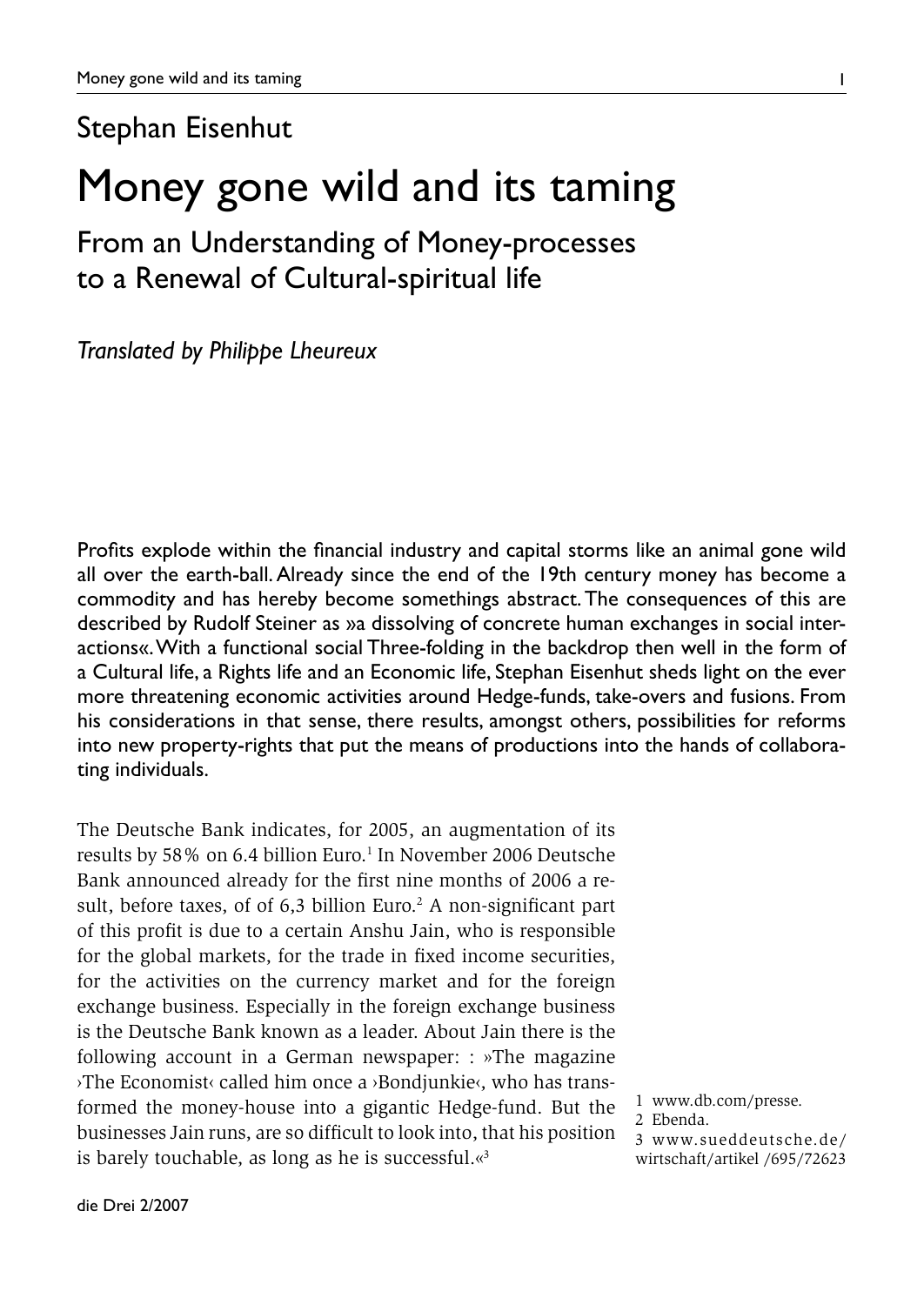#### Money processes are difficult to look into. For most people it is enough when they have money. But those opaque money processes are defining our lives ever more. They deserve therefore our special attention. The American Brooks Adams describes already a 100 years ago in his book: »The Law of Civilization and of Decline«, that at the beginning of the 19th century the dominion of trades people within the economy had been replaced by the dominion of the banks.<sup>4</sup> Rudolf Steiner takes this analysis further when he discusses this problematic, in depth, called forth by abstract dealings with money within the global social organism.<sup>5</sup> And he develops the thought further, when showing that by the end of the 19th century the dominion of bankers »... went over into the dominion of shares, of banknotes as such. And we have arrive in a time where the individual owner of capital isn't any longer essential, but rather the abstract, conglomerated capital itself.« 6 The dominion of Money

At that time there was still no modern information-technology, making it today possible for gigantic sums of capital to be moved in milliseconds around the earth globe. The capital movements of the 1920ies in the 20th century were rather minimal compared to those of today.

However already then Rudolf Steiner forms the following judgment: »Hereby human development has arrived at an extreme, at an outer limit. Since from the moment it became money as such that rules, from the moment money becomes the ultimate driving motor, the times have arrived, where realities have to be superseded, – I would dare say –, by the blunt and bare number in the form of money.« 7

This replacement of realities by money would require a spiritual understanding of money. Misunderstood, the human spirit would only increasingly work as an abstraction force within money. If this abstraction force, however, is taken hold of by the selfconscious human spirit and ever again brought back onto human realities, then money can continue to serve people. If this doesn't happen, then another destructive spirit is unleashed, who seeks to dissolve human realities. It is in front of such a spirit that we stand today.

Money-capitalism as it has developed itself in the 19th century, is seen by Rudolf Steiner as the actual destructive force in social life. The cause of this lies within the properties of money itself, seeking to make everything equal. The making of a work of art requires a totally different approach than the production of a pair

4 Comp. Brooks Adams: Das Gesetz der Zivilisation und des Verfalls, Wien / Leipzig 1907, p. 386.

5 Rudolf Steiner: Soziale Ideen - Soziale Wirklichkeit - Soziale Praxis, Dornach 1999 (GA 337a), p. 145 f.

6 Rudolf Steiner: Soziales Verständnis aus geisteswissenschaftlicher Erkenntnis, Dornach 1989 (GA 191), p. 177f.

7 A.a.O.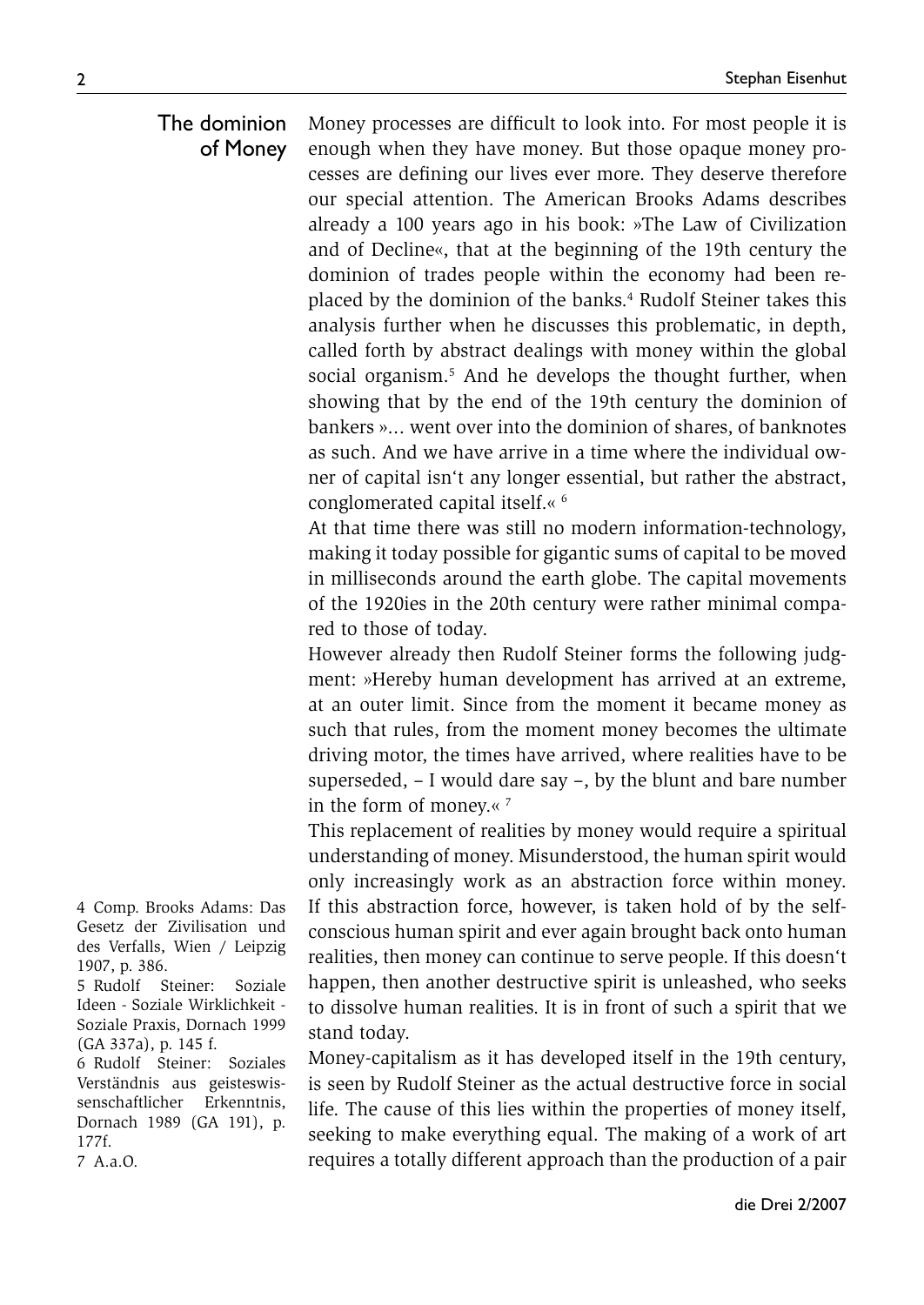of boots. With the first, the spiritual activity stands in the fore, with the second it is the material activity. However both could be sold for the same sum. »Money,« according to Rudolf Steiner, »takes on hereby a certain abstract character in the face of actual life processes«.<sup>8</sup> Through this equalizing character of money can land and soil, means of production and of consumption, – which are all very different things according to the various ways in which they each stand within the socioeconomic process –, all become treated in the exact same way. This leads to the fact that people appear, for whom it is solely about acquiring and multiplying money, and to whom it is indifferent if this money represents land and soil or means of production or even means of existence of people.

This signifies that the concrete interests that one can have for individual products and branches of production are replaced by abstract interests, for which all these differentiations dissolve, namely by money-capital. Under the influence of the global banking economy this has lead to the »dissolving of concrete exchanges in human social interactions«.<sup>9</sup>

Hereby the main problem of modern social life has been formulated: the dissolving of concrete exchanges between people. Not any longer are decisions being made out of the perception of individual life-situations and needs, such as for instance the way in which land and soil or means of production can be put to use, but out of abstract return considerations. Concrete human relations are replaced by abstract, but powerfully active, money-processes, guiding people further into an unfitting course of events.

Is there, in any way, a possibility to escape this unfitting course of events of the modern economy? When following Rudolf Steiner's thought further, then the problem doesn't really lie in the economy, but first and foremost in the art and manner in which the cultural-spiritual life relates to the economy. Contemporary Cultural-spiritual life has itself become as abstract as are the above described money-processes. Such a cultural-spiritual life is not in state of defending itself against money-abstractions working with the same evidence as natural processes, nor can it influence a Rights-life taken hold of by majority decisions, through, for instance, stimulating a true Rights-knowledge, one gained on the basis of a free spiritual life. A central question of common social life is therefore: how could it actually a cultural-

**Functionally** determined Culturalspiritual Life, Rights Life and Economic Life

8 A.a.O., GA 337a, S. 145 f 9 A.a.O.

3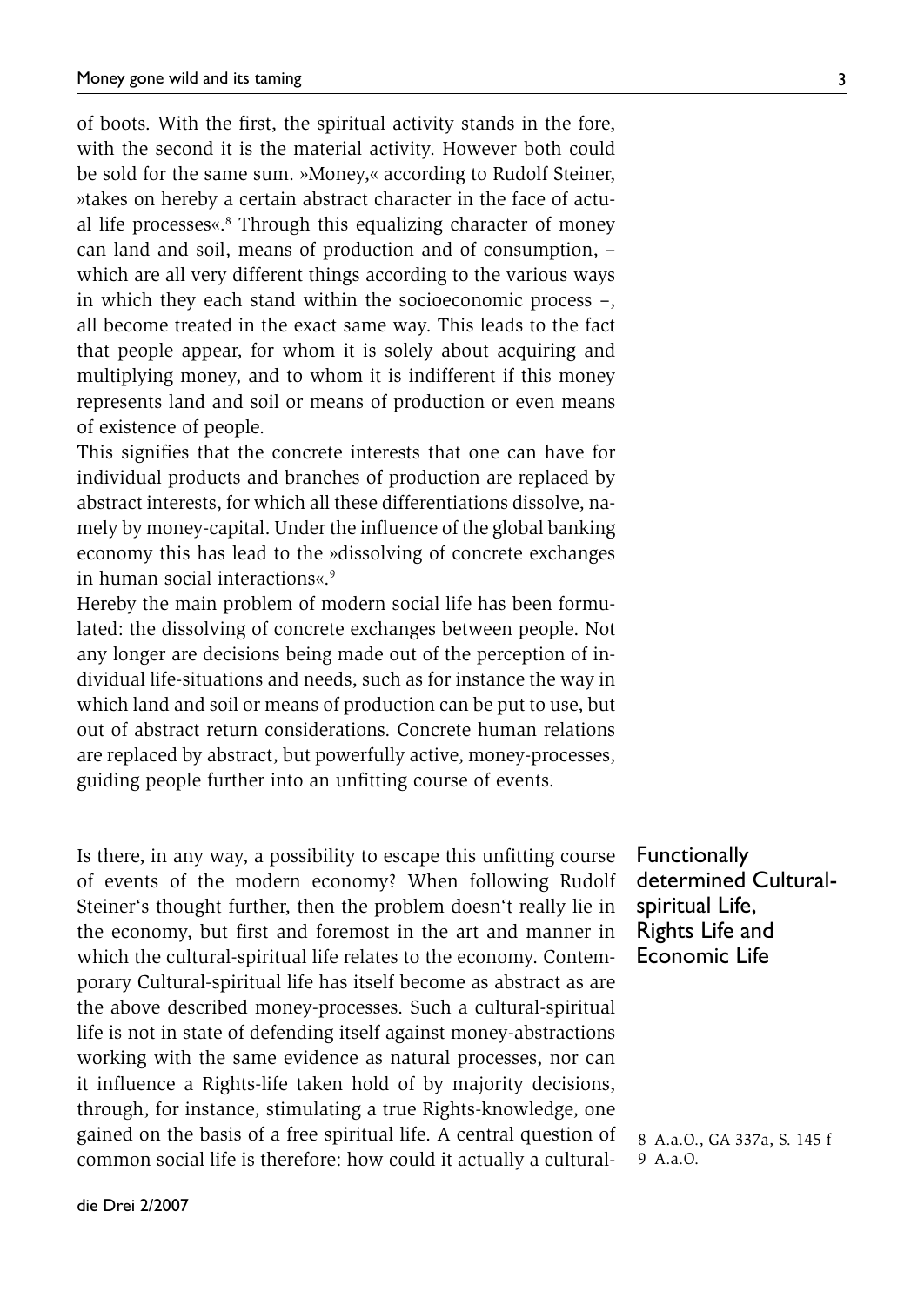spiritual life come about that could find within itself the strength for this required self-assertion within society?

A closer look at the functional determination of the notions »Cultural-spiritual Life«, »Rights Life« and »Economic Life« could clarify this.

Under Cultural-spiritual Life, this field of social life in question, is understood as to be primarily brought about by the individual. It is to say: everywhere where in social life something comes into existence through individual capacities, the Culturalspiritual Life is at work.<sup>10</sup> The management of an enterprise is therefore an expression of the Cultural-spiritual Life just as much as the conception of a good book. In the same way is the baking of a bread an expression of the Cultural-spiritual Life, in as far as the i ndividual capacities of the person in question are concerned.

If however it is more the result of the human activity that is considered, -destined as it is for exchange-, then it is the Economic Life that is highlighted. It is the function of the Economic Life to consider and to shape the processes and the conditions concerning Goods.

In contrast, it is the function of the Cultural-spiritual Life to consider the individual human being and his lives situations. The Cultural-spiritual Life is however not founded upon an individual that can only exist by itself, but above all upon a mutual perception of individual activity.

The Rights Life is concerned with the human being in general, in as far as this general human being requires Rights norms. Out of the Rights Life of certain groups of people, the individual Rights States are formed. The Rights State has the task, to protect the rights norms both inwardly and outwardly. The Rights Life has the function to consider that which lives and expresses itself between people and which can be experienced as disturbing or dangerous. Here it has to intervene in a normative-ordering way. The different functions are either guided by individual considerations or by groups considerations or by the (world wide) commodity processes.

From this functional Three-folding, an institutional Three-folding could be deduced. Without the functional Three-folding in the background, any attempt to shape society would lead into banality. While determining for the three members of the social organism to be differentiated in a proper and healthy way, aren't necessarily the institutions. But whether enough people could

10 That the free spiritual life, or life of the mind, is primarily concerned with the development of human capacities, is because it is only a particular aspect of the spiritual or cultural sphere. As »half-free spiritual life«, Rudolf Steiner characterizes the field in which the individual human spirit directs itself on the execution of economic activities, see Rudolf Steiner: World Economy Dornach 2002 (GA 340).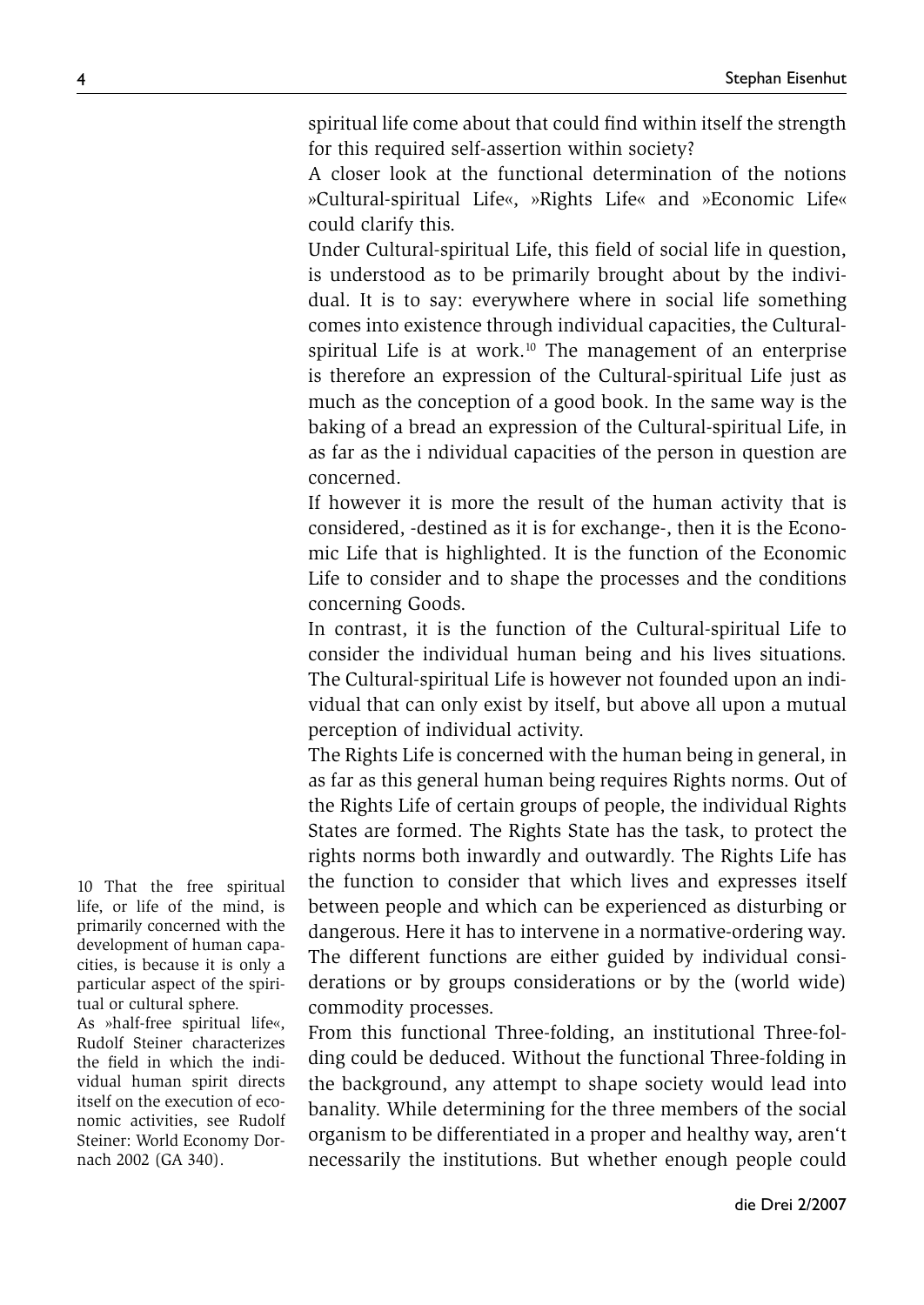deal consciously with those forces brought about in social life, by the different soul attitudes which come forth from people having to take on the three points of view in the various outlined spheres of life. Today predominantly those soul-attitudes make themselves felt which either are determined by the Economy or by the Rights life. It is to say, either everything becomes subjected to a calculating kind of thinking based on commodity processes, or, it could also become the Rights state with its ordering capacity that becomes determining, and which would be experienced over the long run as threatening to individual relations. But either of these directions, would mean to cast out the devil with the help of Beelzebub, while the State can't possibly out of its own principles do justice to individual relations. This proper soul- attitude required for this can only be developed within the Cultural-spiritual Life. The unfitting course within the economy can only be banned when it is completed by a Cultural-spiritual Life, which is capable of recognizing the individuality of another person.

The lack for this perceptual capacity shows itself today most clearly from the individual-levelling way in capital-processes work. How does capital come into being? Only through the fact that the individual creative spirit takes hold inventively and organizingly of the economic production and organization, while hereby human labour is spared. Capital is the surplus that comes about when the individual spirit is active productively. It comes into existence out of the Cultural-spiritual Life and not within the economy proper. When now capital becomes commodities, then it drops into the power of the Economic Life.

People have become used to organize the passage of the right of disposal over means of production and money-capital through other people by means of sales contracts. Enterprises are hereby treated as commodities, and money-capital is made available when possibly high returns are envisioned. Enterprises which are not quoted on the stock-market can access capital when they break up the actual property rights of the enterprise and by selling those as shares on the stock market.

Since more then 20 years certain Funds have specialized themselves in acquiring majority holdings or in the complete acquisition of such enterprises having become hereby available on the stock-market: Those so-called Private-Equity-Funds have come lately in disrepute, -despite their claim of bringing mismanaged,

Capital and Means of Production in the power of the Economy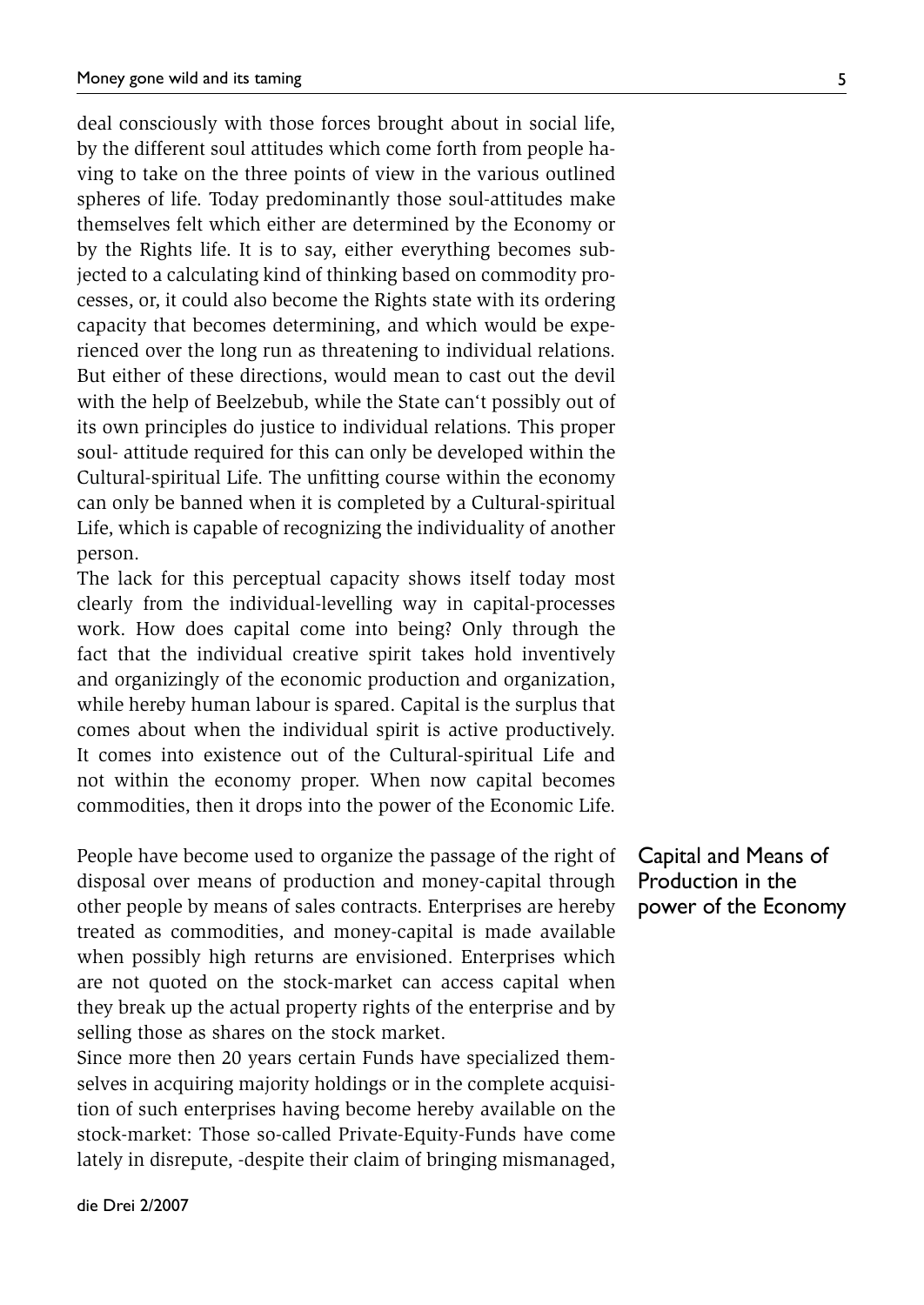11 In 2006, 360 billion Euro were raised worldwide by these equity funds. This represents 90 billion more then in the preceding year, which in any case was itself a record year. See. »Beteiligungsfonds im Geldrausch«, FAZ, 5. Januar 2006, S. 19.

dilapidated firms through their participation and investments back on track.

The sanitized enterprises are then as a rule sold after five or six years with great profit. The capital at their disposal was in the past collected by these Funds first and foremost amongst very rich investors, the ones who could afford not to shy from new or even unsecured investment opportunities, then later on, amongst more institutionalized investors such as Pension Funds, Insurance Companies and Banks, but also amongst State institutions. In the start-up phase these Private-Equity-Funds could indeed, in the sense of these claims, sanitize firms. They had mostly only access to firms who were rather run down. With their increasing successes, these Funds became also interesting for Banks themselves. While when capital is treated as a commodity, then it has to be directed towards that place where it will receive the highest return for its input, no matter what, it is to say, where the highest interest can be obtained. In that sense, it was a natural consequence that in the measure in which Private-Equity-Funds became successful, the more capital would stream towards them.11 But the more capital becomes available, the more it becomes difficult for it to be invested with high return. At the same time, hereby these Funds are put under considerable pressure, while when their returns drop, their investors will withdraw their capital.

Many Funds will therefore develop ever more brutal methods so as to maintain high returns. The simplest method in that sense is to drop the equity shares during take-over.

Statistics show that equity shares of the Funds drops permanently since 2001. For the firms that were taken over this means that they had to serve increasingly higher debt, paying more and more interest. Then the strategy moved further and further to well-managed enterprises, who in fact didn't need a sanitation at all. Those become then slaughtered in straight line by those Funds. An example in this regard is Henkel's sister enterprise Cognis, which was sold by Henkel for strategic reasons in 2001. Cognis had, before the take-over by Goldmann-Sachs and Permira, an equity ratio of over 30%; after the take-over for 2,5 billion Euro these had fallen to 4,1%. Because of that Cognis had to now service loans to the height of 900 million Euro, which through the high interest rates lead in 2002 to an annual loss of 25 million Euro. Additionally, Cognis had to now disburse yearly millions in Consulting Fees to Goldmann-Sachs and Permira.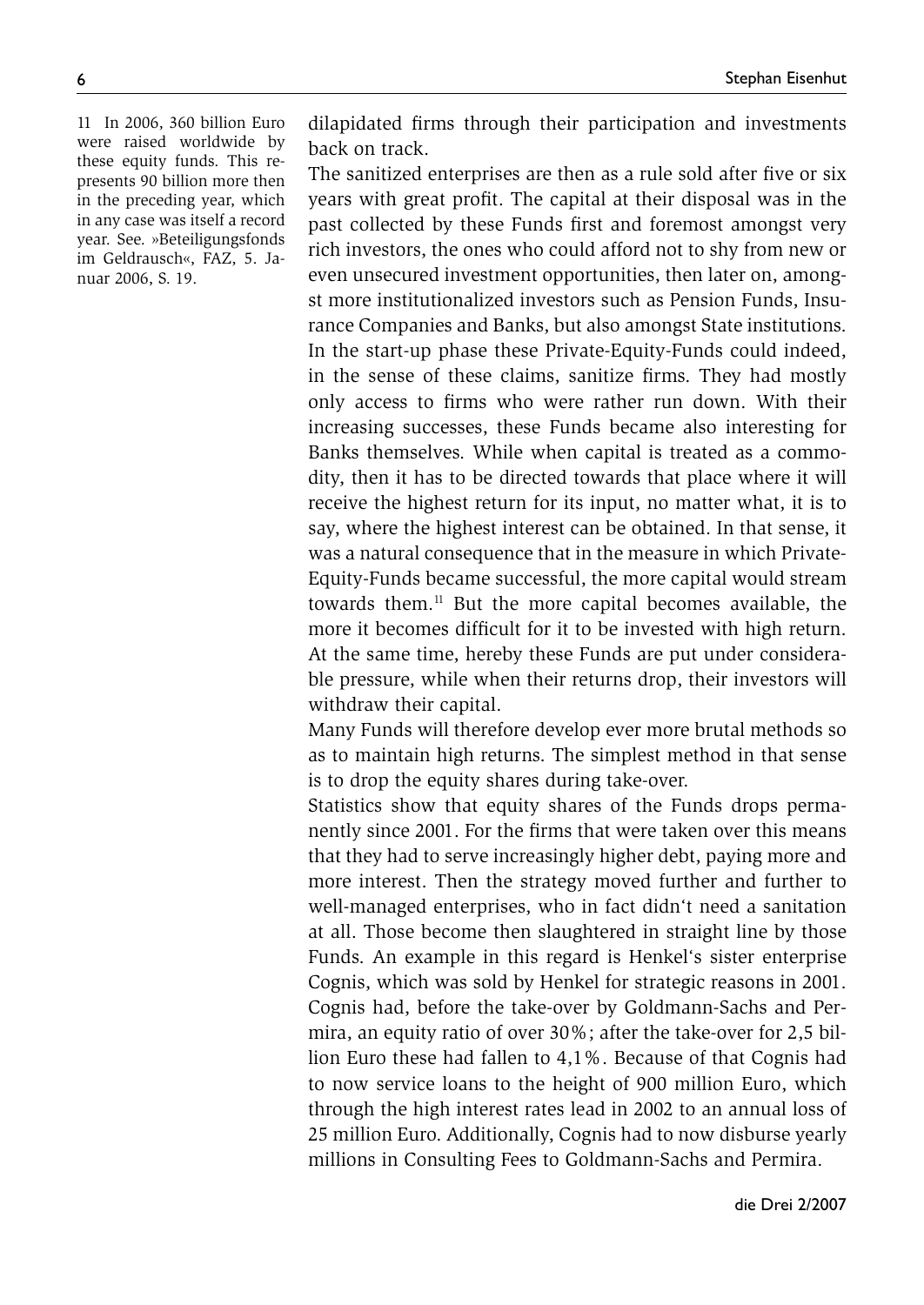Then investors procured additional capital to the stock market for the enterprise that became increasingly indebted, and from which in any way they cashed already high amounts of special dividends. Although the daily operations of Cognis ran smoothly, it couldn't make any further profits through its high amount of debts. The attempt by investors in February 2006 to get rid of the enterprise failed. Now the firm is being »restructured«, it is to say the less profitable departments are outsourced, and employment is reduced.<sup>12</sup>

The outcome of such investments is the disturbance of economic potential and not its development. The claims and the actual reality of the Private-Equity field are today quite far apart. With the example of the Private-Equity field is clearly shown what happens, when loan money and means of production are treated as commodities. The original idea at the basis of an enterprise, is completely changed in its opposite, leading to »sanitizing« enterprises in an economic downward spiral, when too much money-capital is available. It leads indeed to wellmanaged enterprises becoming victim of investment strategies and paining under their debts.

It is a main problem of the modern division of labour within the economy that too much Capital is created while its meaningful use can apparently not be found. The point of view of the economy, which can only grasp commodity processes, doesn't allow for a meaningful allocation. The dynamic should therefore, by necessity, be reversed in its opposite.

In 2006 2,9 billion Euro have been spend solely for take-overs of firms. This is 16% more than in 2000, in which the New Economy bubble burst and 29% more than in 2005.<sup>13</sup> Not only Private- Equity-Funds profit from this boom, but even more so investment banks, commercial banks, investment funds and institutional investors such as insurance companies. A real rise in purchasing power has however not been achieved. On the contrary: an increasing fraction of prices of real goods, which are paid by consumers, are to be covered by enterprises as costs for loans and other capital costs. It is therefore not surprising that consumers, although increased productivity, have today barely more money in their pockets as in 1991.<sup>14</sup> If money does not serve the organization of exchanges of achievements, but the commerce of rights of use, then a double run-out appears in the socioeconomic process: on the one hand appear literally par-

12 This example is from Der Spiegel, Nr. 51/ 18.12.2006., S. 74, Chronik einer Plünderung.

13 See: Spiegel Online, 21. Dezember 2006, 10:15; URL: www.spiegel.de/wirtschaft/0.1518.455846.00. html.

14 See. Die Zeit, Nr. 49, 30. November 2006, »Wo bleibt die Kaufkraft - Stagnation seit 15 Jahren«.

Effects on money's purchasing power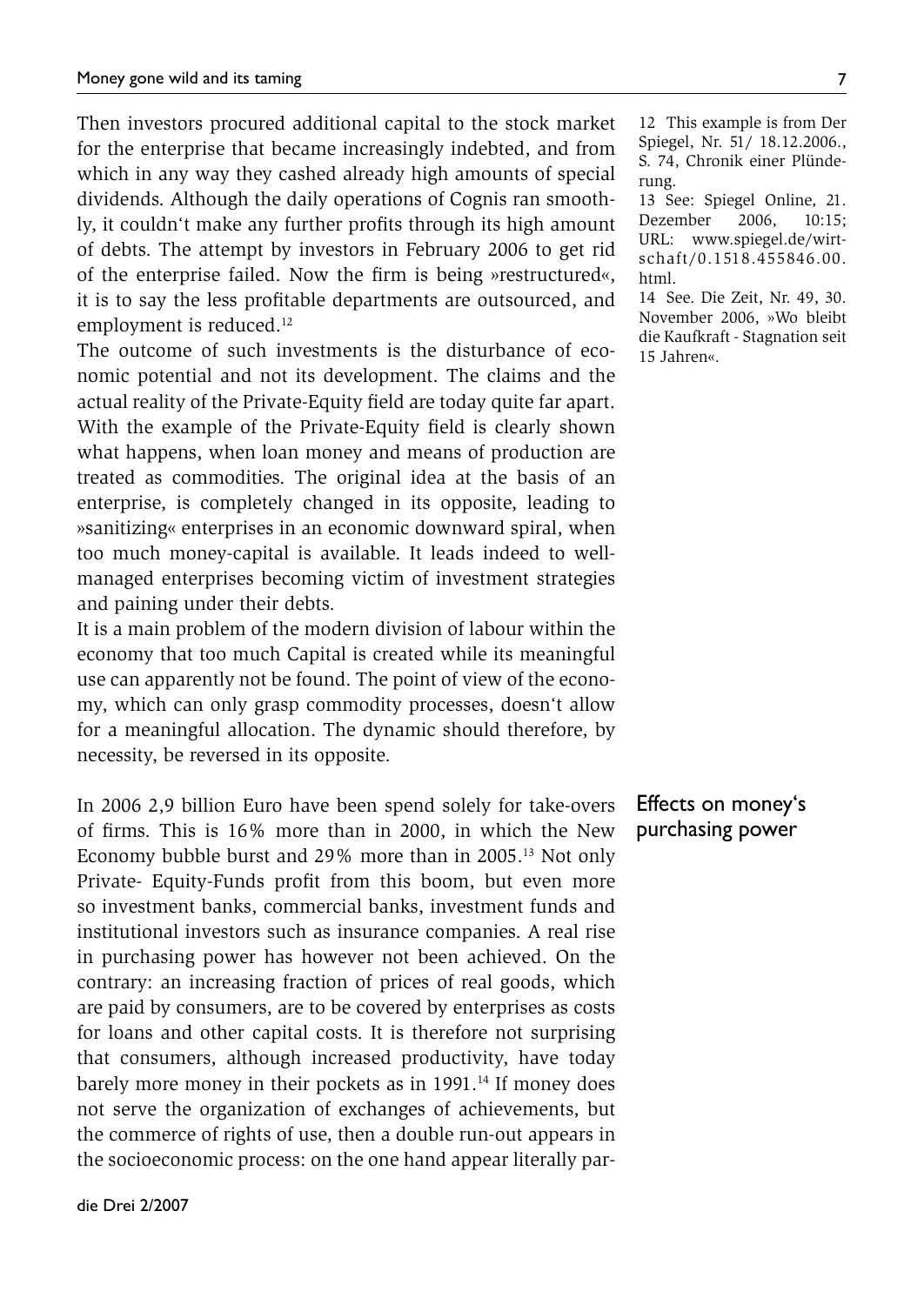king- places for purchase-rights together with stagnating or even diminishing purchasing-power, on the other hand are the prices for these rights-of-use, for enterprises and companies, endlessly driven upwards but without the fact that actual counter-party achievements are produced.

One could expect that the one who sells these rights would again with the thus acquired money buy new achievements. In certain cases this may be, but in the whole the developments show that in fact yet again claims for more money are created, -not for goods-, which then become increasingly invested within markets as Rights (Rights-of-use, Ownership-rights), who, by their claims lock in the economy, not for consumption, but for speculation solely.

This shows quite clearly the current wave of mergers. The most devastating with these developments is that the financial actors become increasingly interwoven with one-another. If, for instance, an enterprise wants to acquire a majority holding over another enterprise, it will borrow money to do so from a commercial bank. The commercial bank will therefore insure its credit-risk, by taking a kind of insurance against credit-risks with a Hedge-Fund in the form of a credit- derivative against payment of a bonus. The Hedge-Fund will then again drive a speculative commerce with these credit-derivatives.<sup>15</sup> At the same time, maybe another division of the bank itself would have invested money in the Hedge-Funds. It leads, on this road, to a fatal, unmanageable intertwining of financial relations that could easily collapse as a house of cards. The financial regulators (Central Banks, International Monetary Fund, Bank for International Settlements) observe these developments with suspicion. The American economist Nouriel Roubini, -who provides, at high fees, through his website www.rgemonitor.com complex information from within the economic and political fields, to Central Banks, to Universities but also to finance and commercial enterprises-, expects for example a collapse of the US-economy in the Spring of this year (2007) with incalculable consequences for the world economy.16 Such a collapse signifies none other than that the available production capability and potential can't be put properly to use anymore, whereby money would loose its purchasing power. Money as a means of economic exchanges of achievements, won't be able to fulfill its function any longer. An economy based on commercialization of property-rights is to a high degree unstable and inefficient. And while the only

16 See. Der Tagesspiegel, 8. Dezember 2006, S.3.

<sup>15</sup> Trade with credit derivatives on the derivative market grew from 5% in 2002 to more than 20%, see: Das 20- Billionen-Dollar-Risiko, in: Die Zeit, 31.08.2006, www. zeit.de/2006/36/Hedge-Fonds?page=all.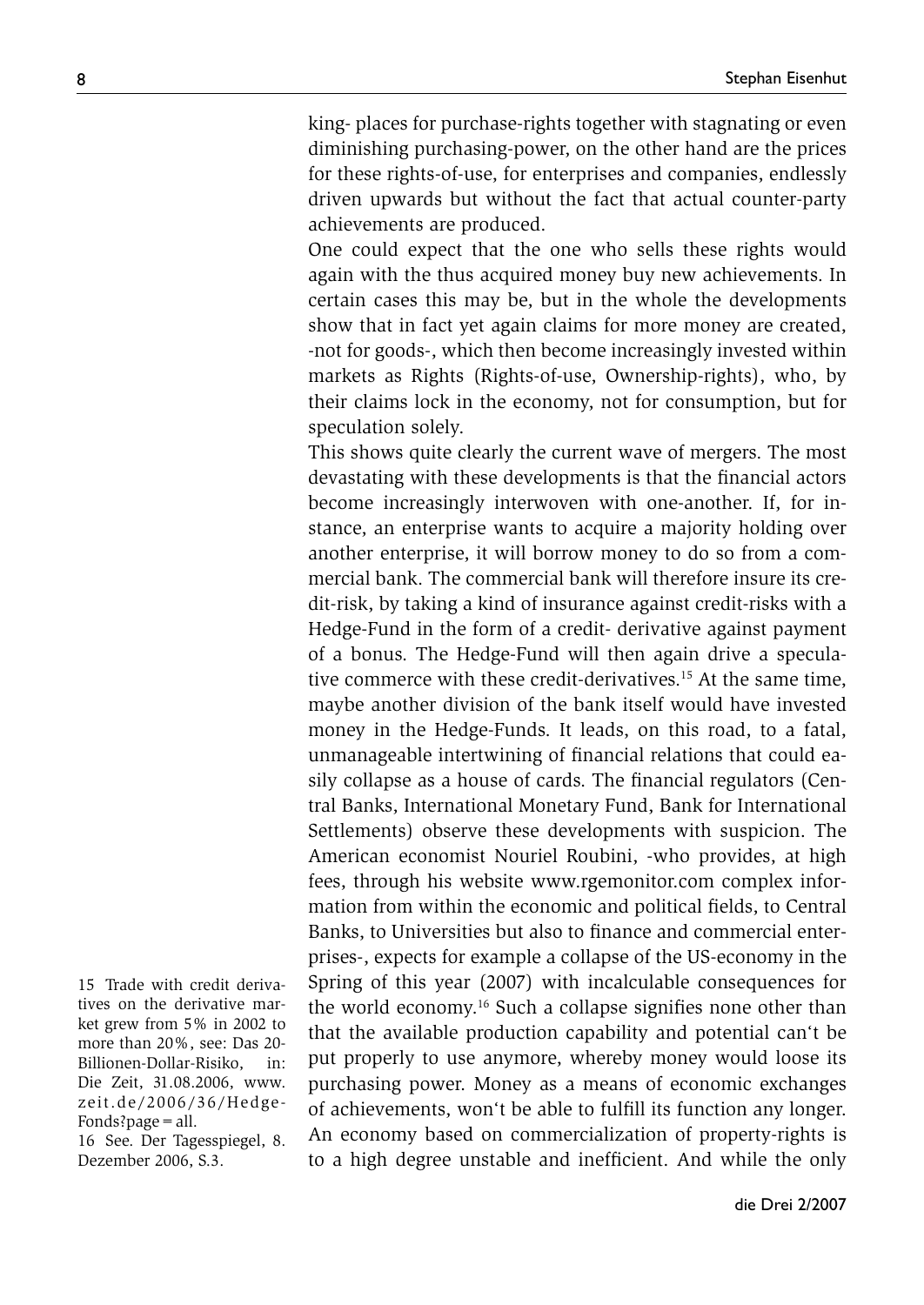alternative that is being seen is to put property-rights related to means of production into the hands of the State, the free market economy easily profiles itself as the only best option to all other economic models.

In a Die ZEIT-interview Rakesh Khurana, professor of Corporate Psychology at the Harvard School of Business in Boston, describes how it will increasingly become a problem when enterprises loose their connection to national States, in which they have their origin, through globalization.

»Enterprises«, thus his formulation, »are in the end the product of society. First there is society, then appears the enterprises. And they should therefore improve the lives of those, with whom they have dealings with. They have therefore to be in the interest of society. Otherwise they will loose the trust of those societies, and in the end also their legitimization.  $v<sup>17</sup>$  And he urges for the training of managers: »For the training there should above all be the goal, to be in service of the entire community. The economic imperatives should of course be fulfilled, but should subordinate itself to the community.«18

The requirement put forward by Khurana, eyes in fact the right relationship in which the Cultural- spiritual Life and the Economic Life should come together.

And he recognizes that the property of the means of production should be in the service of society and not in those of egoistical self-interests. But he unfortunately can't see that this would require a groundbreaking change as far as property rights of the means of production are concerned. Without this, his view would remain at the stage of simple moral injunctions and obligations, in favour of societal well-being, to be acquired by future managers during their training, but without an actual economic foundation to do so. Such valuable morals will only drawn under the current circumstances once in the daily economic realities.

It is also not a deciding factor whether the relation to an enterprise and its national origin gets lost, but what is a deciding factor is if the enterprise looses its connection to the Culturalspiritual Life out of which she was built. While its precisely our societies, organized as they are in national states, who prevent that first true humanism can fully express itself in the life of rights, and second that the individual can do so in the Culturalspiritual Life.

Capital and means of production under stewardship of the Cultural- spiritual life

17 See. Die Zeit Nr. 51, 14. December 2006, S. 27: A new form of pressure. Today top managers don't serve enterprises any longer, but the investors, says Rakesh Khurana from the Havard Business School. 18 Ibid.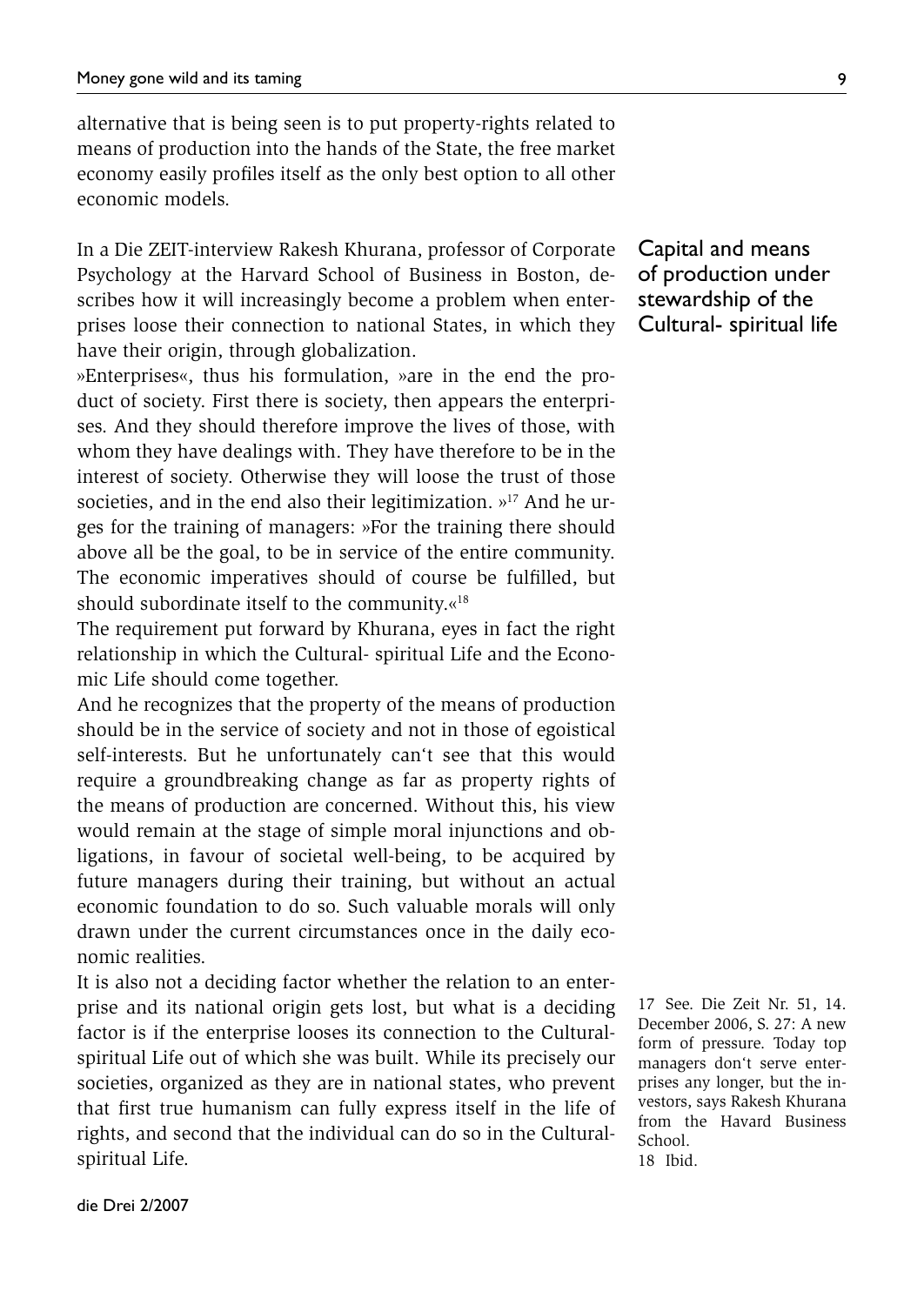19 An article about a form of structured property right by Heidjer Reetz can be found it this issue from Die DREI. 20 Currently the »Volkswagen System« is under discussion, where escalating corruption has appeared through wheeling and dealing of its management and of its staff representatives. See. also the main article in the FAZ vom 17.01.2007.

When the State doesn't undo itself from the national element while limiting the national element in its culture-creating potential, will the States, or the economic spaces, themselves become caught by economic imperatives and start competing with one another for profit and living- standards.

The creation of a new property-right is not an easy reform-task to solve.19 The greatest objections will come from the mental attitudes which have recognized, -and used-, in the design of the current property-rights an instrument of control of enterprises, such an objection would be: would one attempt to resolve the contradiction between the owners of an enterprise and the investors, then the result would be mucky interests and corruption.<sup>20</sup> Moreover, the enterprise would loose, without the pressure of the capital-markets, their particular dynamics, their edge and competitiveness.

-This requirement for intensifying the market-economic element results, above all, also out of the experience that everywhere where alleged social interests administer means of production there would soon appear encrusted structures. Those would then allegedly have to be broken up by the power of anonymous financial-interests.

Indeed would a new kind of property right have these consequences, when hereby the group as such would be placed over the individual. But this would completely contradict the point of departure proposed here. While what is determining is that the right of disposal remains always in the hands of the individual and concrete human being. In larger corporations this only works, when the different fields over which an individual dispose, are clearly defined.

The problem is that a real understanding for the human individuality needs to be formed first. When such an understanding is not available, then it is either the group that will be determining or it will be the anonymous market-processes. And depending on which of these points of view one stands, arguments will be made for or against one of these viewpoints.

What in fact is the determining factor, it is to say, what emanates from the individuality, will be overlooked.

Another central structural question is how loan-money can be put to use not out of an economic perspective but out of a cultural-spiritual one? The commodity perspective of the economy makes it all rather quite comfortable: the one to receive loan-money, is the one to promise the highest return. An ab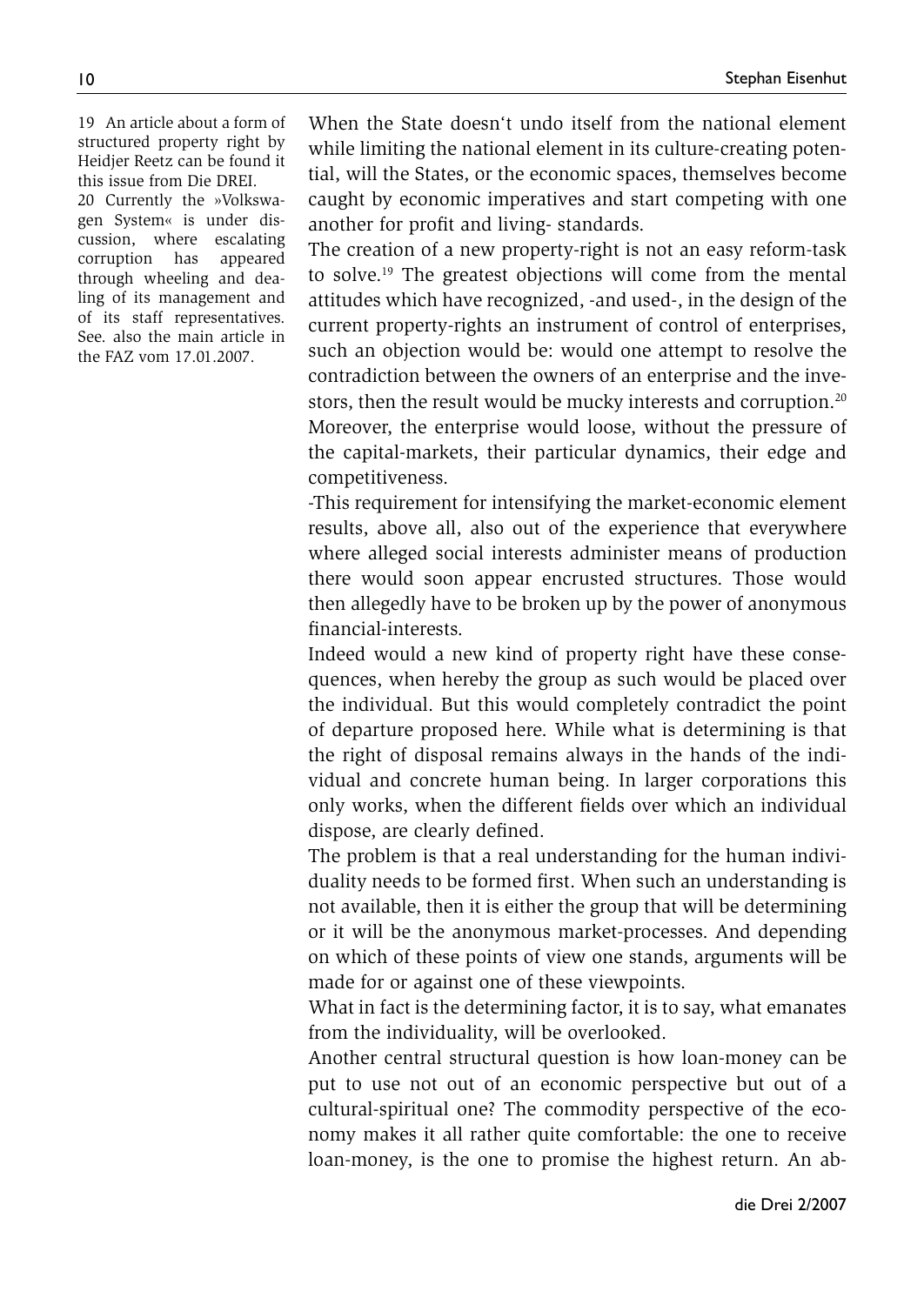stract overarching reviewing of what actually happens within the economy as a whole, and if, for instance, makes sense from a global economic perspective to further develop, -or even startup-, certain production capacities, is not consequential. Indeed, here the corresponding societal organs of perception are missing. To achieve a perception of the economic processes requires that producers, merchants and consumers connect in associations so as to deliberate over economic requirements.

The experiences with today's entirely overpowered economy seems to send such a considerations into the field of illusions. However, considering the economic model that has established itself after the Second World War in Germany, it appears that there are indeed elements that show that deliberation and coordination between economic partners is possible and that they even bring economic advantages, while in many aspects the German national economy showed itself to be superior to the Anglo-Saxon approach to the economy.<sup>21</sup> In any case was this model, sometimes called »Germany Inc«, a mixed King, in which the elements of Economic, Rights and Cultural- spiritual Life are not clearly separated. Within such a German model of concertation, national interests can be relatively well defended against other economic interest-groups, while political pressure tools can herein be put at work as well. Hereby however, such a model resorts to national group-interests, which then as a matter of fact start to collide with other national interest-groups.

Characteristic of this is the statement by the Hessian Prime Minister Roland Koch, who considers it to be a mistake, that the German Inc is given over to foreign capital, investors and interestgroups. »The mutual capital entanglements of concerns, banks and insurance companies«, according to a summary by »Manager Magazine« of his statements, »had also had its good sides. Always did they offer protection against foreign takeovers. And maybe would the German economy in its old formation as a power-block have been assertive. $\frac{e^{2}}{2}$ 

The fast dissolution process of the German Inc in the last few years shows that the Anglo- American interest-groups in the form of an internationally organized capitalism have shown more superior. The protection from foreign take-overs, wished for by many German politicians, would have been reachable only through a modern form of property-rights that has the capacity to exclude commerce with enterprises itself.

### »Germany Inc«: a mixed King

21 At the time a network of foreign investors, banks and industry concerns came about.

22 See Manager-Magazin, Heft 12/2006, S. 162.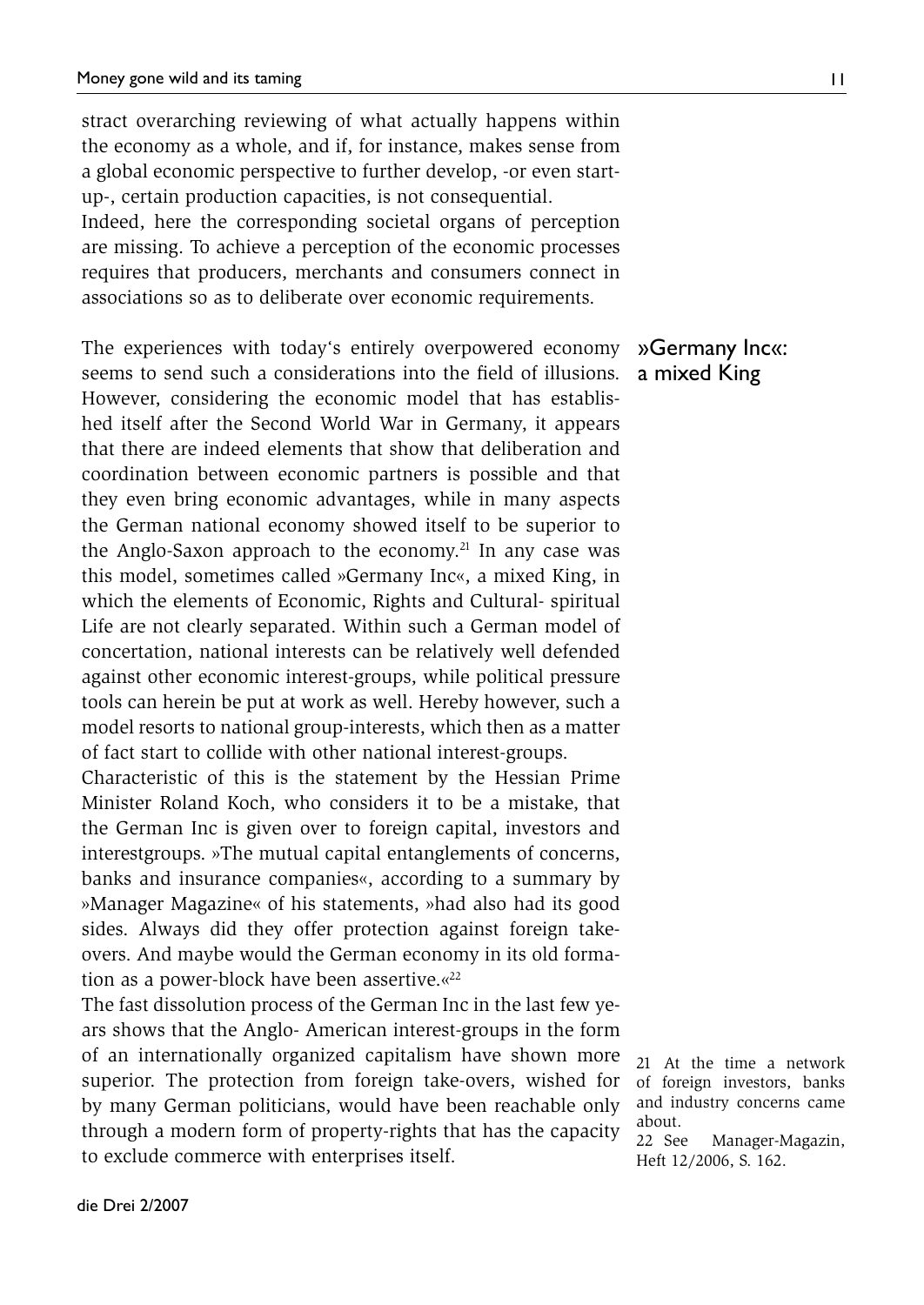23 When the national element isn't conceived in relation to the individual but to the group, then this leads in its most radical forms to a kind of national-socialism. There the Cultural Life of a People became most tightly connected with the Sate and the »German Economy«. National-socialism represents therefore the complete opposite to what is here presented through the social Three-folding idea. The notion of »Cultural Life of a People« relates with Steiner to a spiritual language area. This spiritual notion points to a society open to all people. Opposite stands the blood related people's concept of the national-socialists leading to a closed, race-based society. 24 Rudolf Steiner underlines these aspects in »The Threefold Social Order«, Die Kernpunkte der sozialen Frage, Dornach 1976; GA23, S. 142.

The German national economy is one of the most productive economies in the world. In terms of value, its exports surpass year after year even such giant economic areas as the US, China and Japan. This is in fact an expression that in Germany a concentration of capital-intensive manufacturing takes place. This is however not an expression of the fact that the property-rights of the corresponding means of production are in hands of Germans and that the profits can be disposed of by Germans. When the »German« Daimler-Benz took over the American Chrysler, this lead to irritations in the US. Equally so does it lead to irritations in Germany when large German firms are being taken over by foreign companies. Herein expresses itself the justified resentment that the means of production have something to do with the culture of a people, while culture is anchored over the individual into the national language and cultural space.<sup>23</sup> In his book »The Threefold Social Order«, Rudolf Steiner makes clear that a greater capacity to influence and to be spiritually more fruitful by a certain culture towards an other only becomes a problem when such a culture is enforced through political or through economic power.<sup>24</sup> The world loved Germany, when, -in Goethe's time-, although still a political and economic dwarf, it was seen as a cultural giant. In the measure in which German grew into an economic giant and started to act as a political power, it became, first and foremost, for the Western world a problem, which could consequently only be neutralized by appropriate counter-measures. Part of this is Germany's embedding into the European economic system and the internationalization of German firms. In this case, it is indifferent if it is foreign firms taking over German enterprises or if it is German enterprises taking over foreign ones. The result is always a dissolving of those companies' national origins.

Rudolf Steiner's typical point of departure envisions a lively exchange between economic life and cultural-spiritual life under the exclusion of the political state. The state has in this view merely the role to create the conditions so that this can happen, but should not itself step up as an active participant, while according to its own field of activity it can only represent groupinterests. The transformation of property rights over means of production and the management of surpluses are, according to Steiner, in fact matters and questions for the cultural-spiritual sphere. While those questions can only be taken up fruitfully for The Charioteer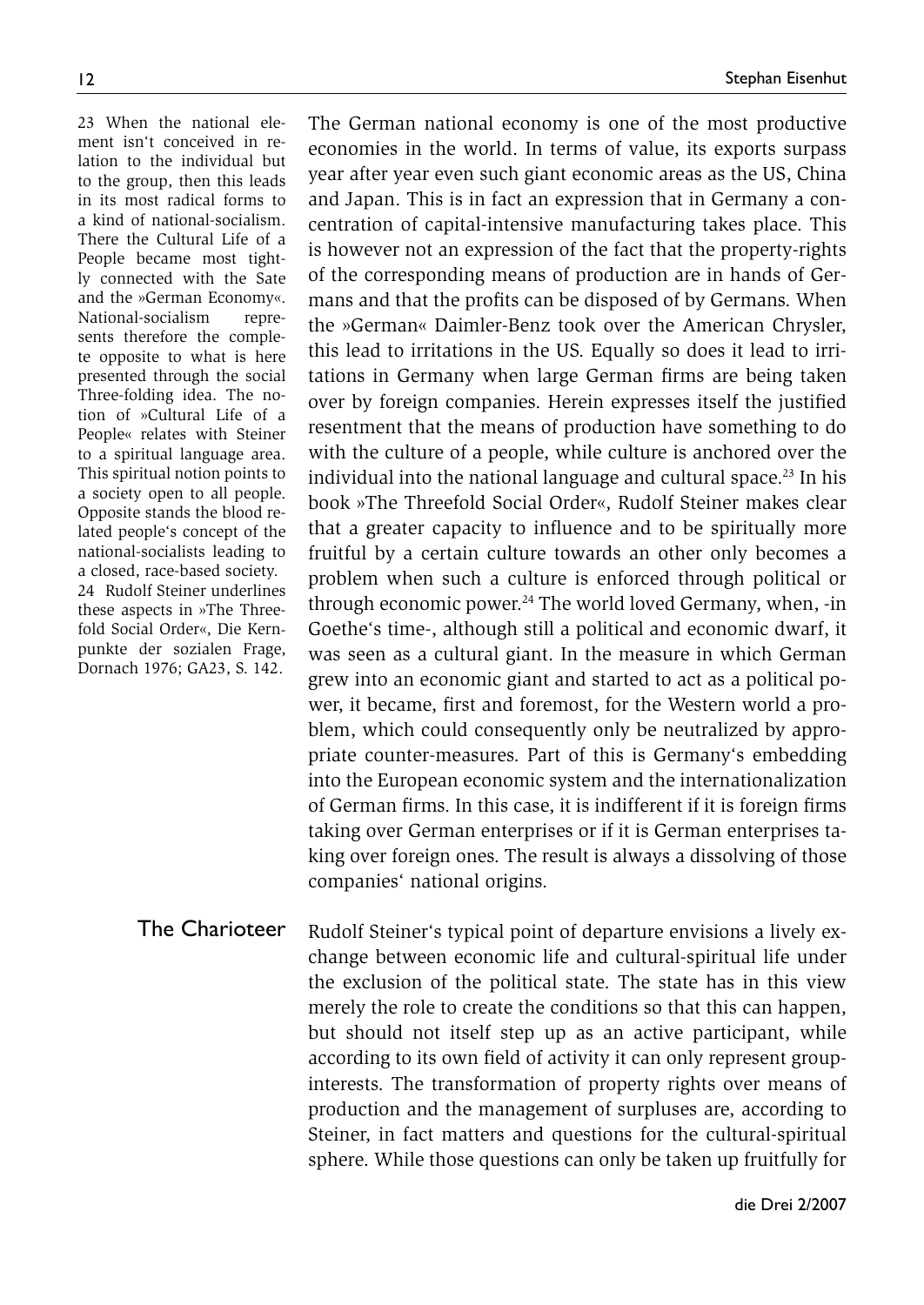the collectivity, when out of individual perception it is decided, in which hands the management of an enterprise should be laid and how resulting surpluses should be utilized. In contrast to current developments, would in this way the influence increase of a people's cultural identity on the use and allocation of capital.

The acquisition of an enterprise always represents an economic means of violence.<sup>25</sup> When such an acquisition isn't any longer possible, this kind of investment opportunity can any longer be supported by the rights sphere, which now excludes such a possibility. Capital can only be invested in the expansion of production-potentials. The expansion of the production-potential has its limits within the needs and demands of people. Theoretically could an industrial production be expanded to the demands of the whole of humanity. In certain fields this could maybe make sense. It could however not come about, that out of a particular area in which a definite cultural group of people is so strong, that through its investments it would cover greater and greater parts of the world's demand, while hereby producing ever greater amounts of capital surpluses. That is why it is necessary that only a part of the produced capital goes into expansion and transformation of the production-potential. The rest should be allocated within a cultural group of people for purely spiritual activities. Only this is the best guarantee for a peaceful coexistence of the different cultural groups over the world.

The economic life that develops under a strong cultural group would in this way become healthily intensified, and not, -such as is the case today-, intensified in a tumorous fashion.26 A problem arises, in the difficulty to consider that the capacity of the cultural-spiritual life to transform labour so as save on labour, emanates from a different source than the capacity that has to be available to use the new space created by the saved labour in a meaningful way.

The rational, calculating thinking required by modern economic life, is at the same time the result of a spiritual development within humanity and hereby itself an expression of the culturalspiritual life. But this development, which expresses itself in the whole of the natural scientific thinking, has at the same time arrived at an end-point.

The situation that causes capital to be driven like an animal gone wild over the earth-ball, while pulling the charioteer behind it, rather then to be steered and put in bounds by him, is

25 The acquisition of enterprises in foreign countries, represents in a way the use of an economic means of violence against another nation. 26 In World Economy, Rudolf Steiner (GA 340) distinguishes three spheres of activity of money: Purchase Money, Loan Money and Gift Money. And he shows that within a global economy, what previously national economies tried to balance out through exports, can today only be balanced out within these three spheres of activity of money. In this context the concept of aging of money is developed. What is meant is that only Loan Money, -in fact Capital-, ages. If Capital receives an age, it is therefore granted a capacity to age, it is to say it receives a definite duration till it can be put to use productively in the economy, and a point in time from which on it should be transferred to the free spiritual life. I understand Steiner's thought in such a way, that he seeks to create an instrument through Capital processes, who come about through an infinite number of individual decisions, could become visible and assessable within an economy as a whole. There can be instances, where the aging point of certain capital can be newly determined, depending on the fact if too much or too little is being gifted. The gifting processes themselves will remain entirely bound to individual decisions.